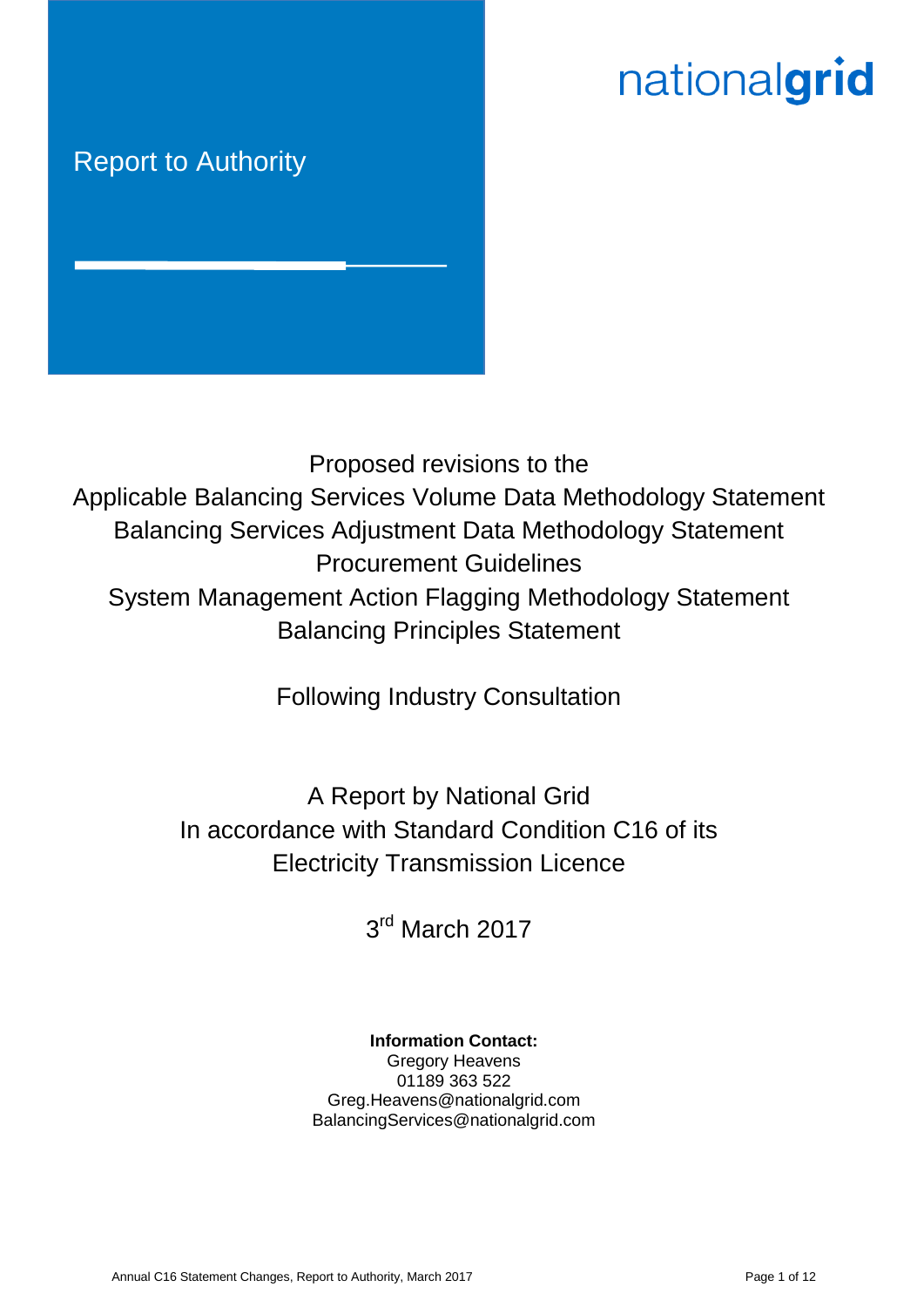#### **Executive Summary**

In accordance with Standard Condition C16 of its Electricity Transmission Licence, National Grid has carried out an annual review<sup>1</sup> of the C16 Statements.

Proposed changes have been made to update the following documents:

- Applicable Balancing Services Volume Data Methodology Statement (ABSVD)
- Balancing Services Adjustment Data Methodology Statement (BSAD)
- Procurement Guidelines
- System Management Action Flagging Methodology Statement (SMAF)
- Balancing Principles Statement (BPS)

National Grid proposed the above changes via an industry C16 consultation document published on the 27<sup>th</sup> January 2017. Industry responses to the consultation were requested by the 24<sup>th</sup> February 2017. Responses were received from:

- Drax Power Limited
- ENGIE
- UK Power Reserve
- Uniper UK Ltd

This report provides details of the outcome of the C16 consultation process undertaken by National Grid.

#### **Recommendation**

-

In the industry C16 consultation, National Grid proposed changes to the statements in relation to the following:

- Demand Turn Up this was introduced as a new Balancing Service on a trial basis in 2016. Following a successful trial, this service will be procured on an enduring basis.
- Demand Side Balancing Reserve (DSBR) National Grid no longer intends to procure DSBR and references to this service have been removed.
- General housekeeping amendments to keep the statements current and relevant.

Following industry consultation, National Grid now presents to the Authority for consideration revised versions of the C16 Statements supporting the changes outlined above.

These revised versions of the C16 Statements recommended for approval incorporate both the revisions originally proposed by National Grid in the C16 consultation and the changes to these revisions as a result of the C16 consultation.

The final revised versions of the C16 Statements recommended for approval are included in the Appendices.

The Authority is invited to approve either all the proposed changes or one or more of them based on the assigned 'ID' reference number.

If the Authority does not approve these proposed changes to the C16 Statements, the existing versions will remain in place. Subject to approval by the Authority, the proposed changes will become effective from 1<sup>st</sup> April 2017.

Current versions of the C16 Statements can be found [http://www2.nationalgrid.com/uk/industry-information/electricity](http://www2.nationalgrid.com/uk/industry-information/electricity-codes/balancing-framework/transmission-license-c16-statements/)[codes/balancing-framework/transmission-license-c16-statements/](http://www2.nationalgrid.com/uk/industry-information/electricity-codes/balancing-framework/transmission-license-c16-statements/)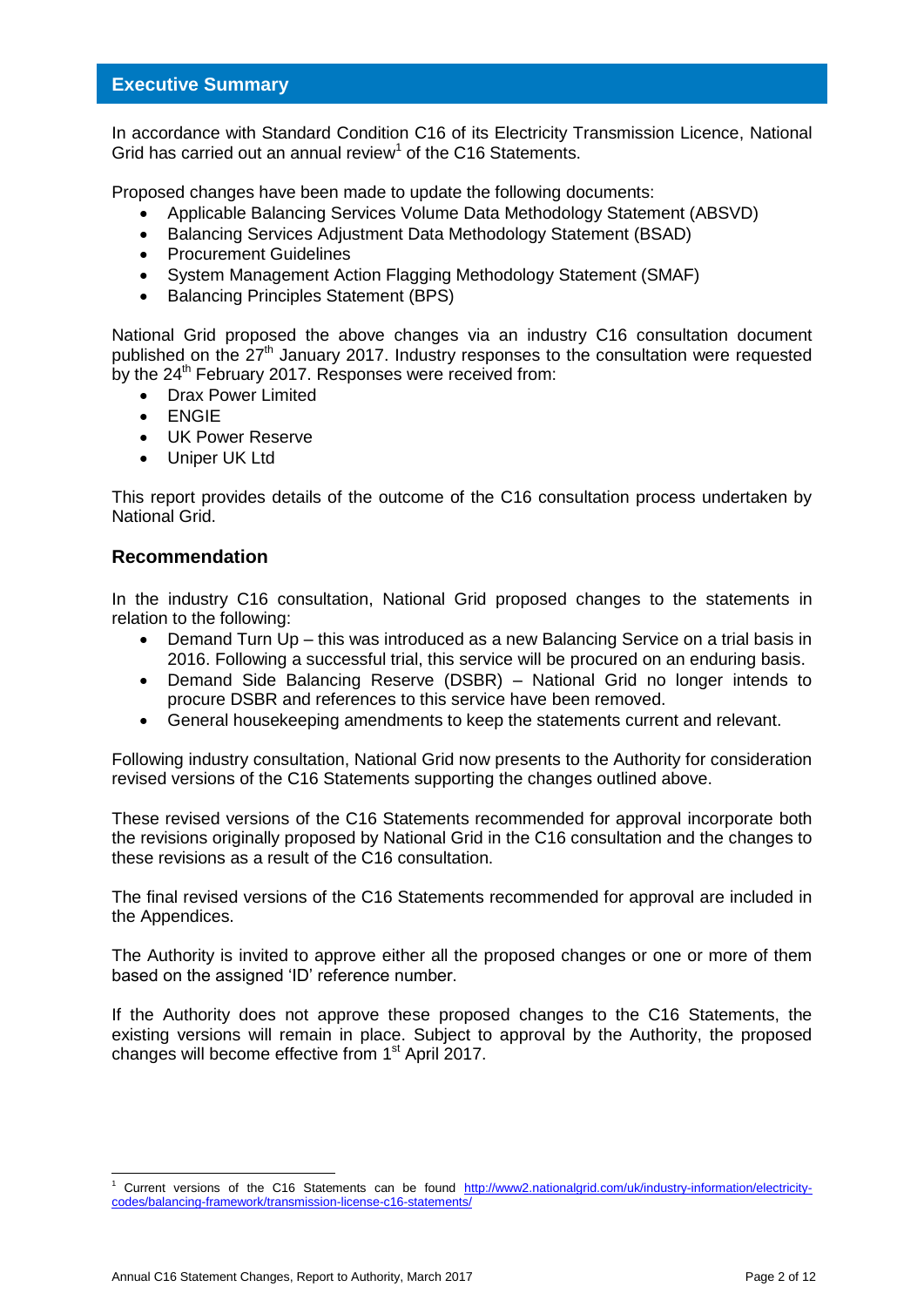# **Contents**

| $\mathbf 1$    |                                                       |  |
|----------------|-------------------------------------------------------|--|
| $\mathbf{2}$   | Proposed Changes to the ABSVD Methodology Statement 7 |  |
| 3              | Proposed Changes to the BSAD Methodology Statement 8  |  |
| 4              | Proposed Changes to the Procurement Guidelines 8      |  |
| 5              | Proposed Changes to the SMAF Methodology Statement 10 |  |
| 6              |                                                       |  |
| $\overline{7}$ |                                                       |  |
|                |                                                       |  |
|                |                                                       |  |
|                |                                                       |  |
|                |                                                       |  |
|                |                                                       |  |
|                |                                                       |  |
|                |                                                       |  |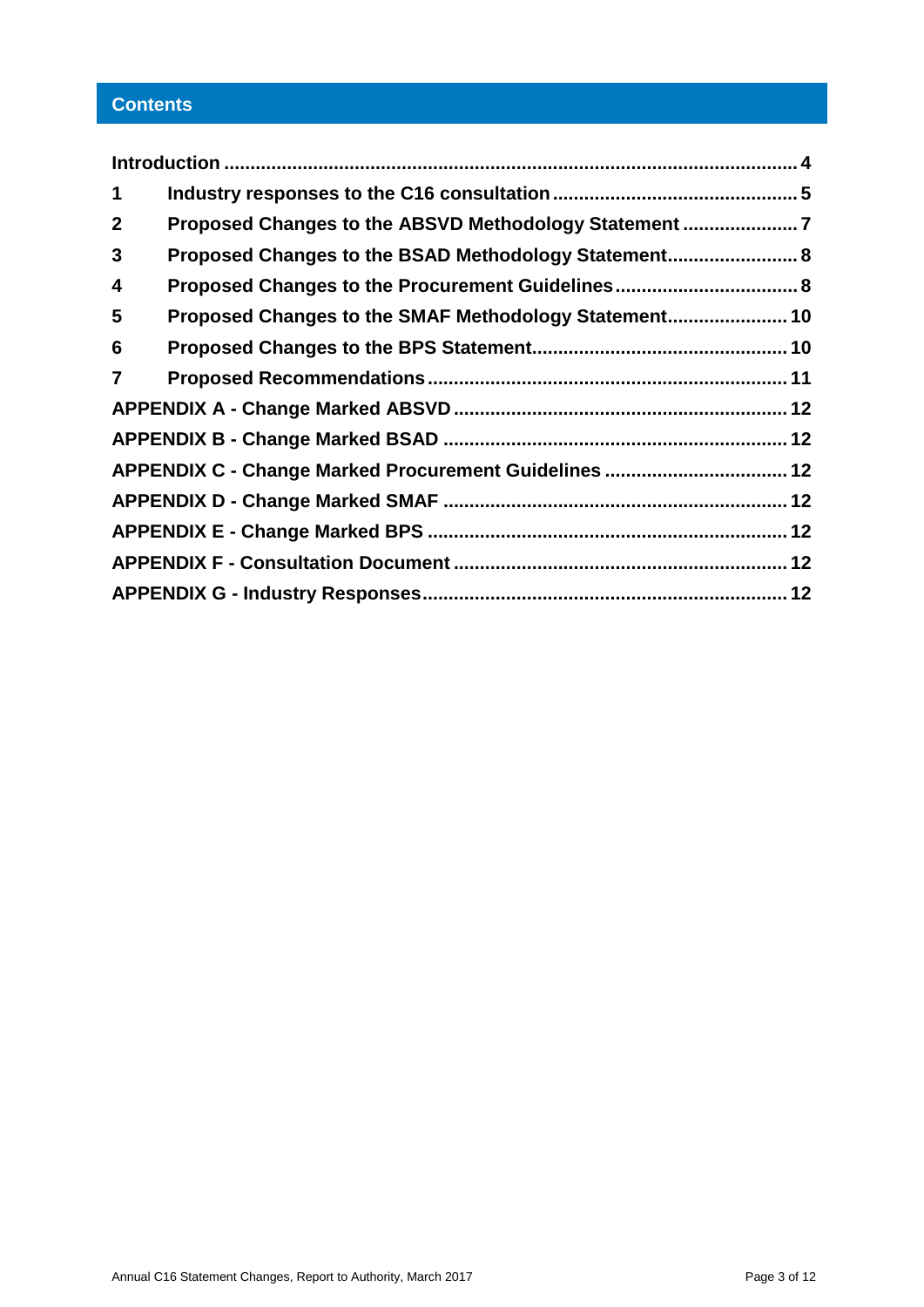<span id="page-3-0"></span>In accordance with Standard Condition 16 (C16) of its Electricity Transmission Licence, National Grid is required to conduct an annual review of all licence statements and, if appropriate, to propose changes to these documents.

The purpose of the annual review and consultation is to ensure that each of the applicable documents remains current, by seeking industry views on any proposed changes. Proposed changes can only become effective if approved by the Authority.

A consultation was published on the 27<sup>th</sup> January 2017 requesting responses by the 24<sup>th</sup> February 2017. The Consultation Document was written to consult on the proposed changes to update the following:

- Demand Turn Up this was introduced as a new Balancing Service on a trial basis in 2016. Following a successful trial, this service will be procured on an enduring basis.
- Demand Side Balancing Reserve (DSBR) National Grid no longer intends to procure DSBR and references to this service have been removed.
- General housekeeping amendments to keep the statements current and relevant.

These are standalone changes and it is our intention that they are considered independently of each other.

Respondents were asked to provide comments and views on the proposed changes individually. Each proposed change was assigned an 'ID' reference which was provided in case respondents wish to comment on the suitability of specific changes.

Responses were received from:

- Drax Power Limited
- ENGIE
- UK Power Reserve
- Uniper UK Ltd

Following the closure of the consultation period, National Grid is required to prepare and submit a post-consultation report to the Authority within seven days in accordance with Electricity Transmission Licence Standard Condition C16 paragraph (8) by which National Grid invites the Authority to approve either all the proposed changes or one or more of them based on the assigned 'ID' reference number.

This report provides details of the proposed change and consultation process undertaken by National Grid.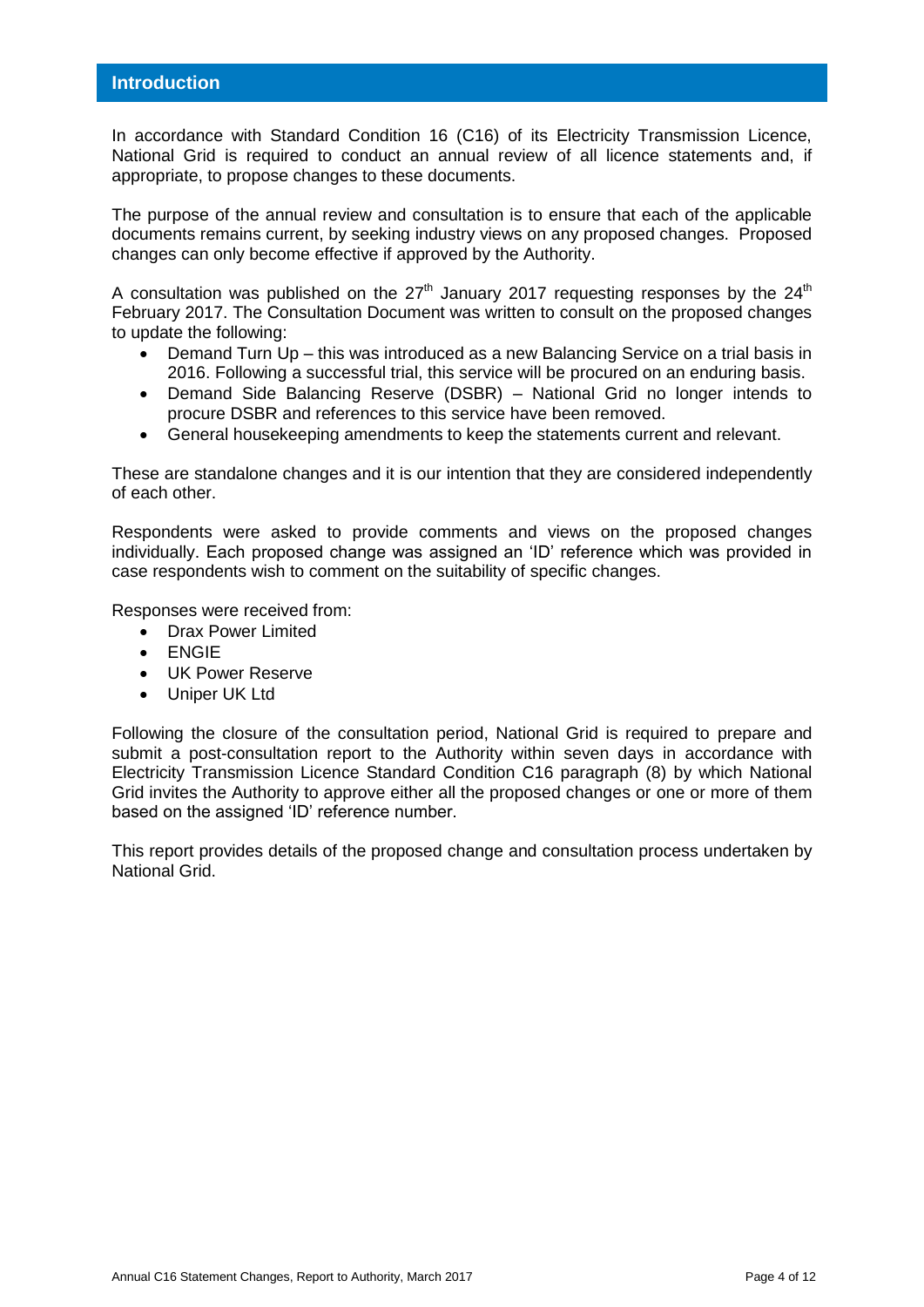#### <span id="page-4-0"></span>**1 Industry responses to the C16 consultation**

#### 1.1 **Consultation Questions**

The Consultation Document was written to consult on the proposed changes to update the following:

- Demand Turn Up this was introduced as a new Balancing Service on a trial basis in 2016. Following a successful trial, this service will be procured on an enduring basis.
- Demand Side Balancing Reserve (DSBR) National Grid no longer intends to procure DSBR and references to this service have been removed.
- General housekeeping amendments to keep the statements current and relevant.

All of the Stakeholder responses to the consultation are in agreement with the proposed changes, where these are mentioned in the response. Responses to specific consultation questions are shown below; together with National Grid's view (only the consultation questions which provided rationale for responses are shown).

The responses to the consultation are attached in full as Appendix G.

#### 1.1.1 Changes to the Procurement Guidelines

#### *Consultation Question 7*

*Do you agree that the changes proposed to the Procurement Guidelines, shown in Table 3 have been implemented correctly to the Procurement Guidelines in Appendix C? If not, please provide rationale.*

#### **Industry Response:**

Uniper UK Ltd

Yes but:

 Although the full stop is missing from the redlining in 2.2 and a quotation mark included erroneously in Part D Table 1.

#### **National Grid's View**

These have been amended in the version submitted to the Authority.

#### 1.1.2 Changes to the Balancing Principles Statement

#### *Consultation Question 7*

*Do you agree that the changes proposed to the BPS, shown in Table 5 have been implemented correctly to the BPS in Appendix E? If not, please provide rationale.*

#### **Industry Response:**

Uniper UK Ltd Yes but:

- In Part C 5 on page 19 'or from DSBR' also needs removing from the sentence 'The price of other available actions offered through the BM or from DSBR will have no bearing upon the decision to instruct the Supplemental Balancing Reserve service'.
- For consistency a full stop could be added at the end of the definition of Demand Turnup in Part D 3.2f.
- In Part E1 Step 4 it would seem more consistent to retain the word 'requirement'.

#### **National Grid's View**

These have been amended in the version submitted to the Authority.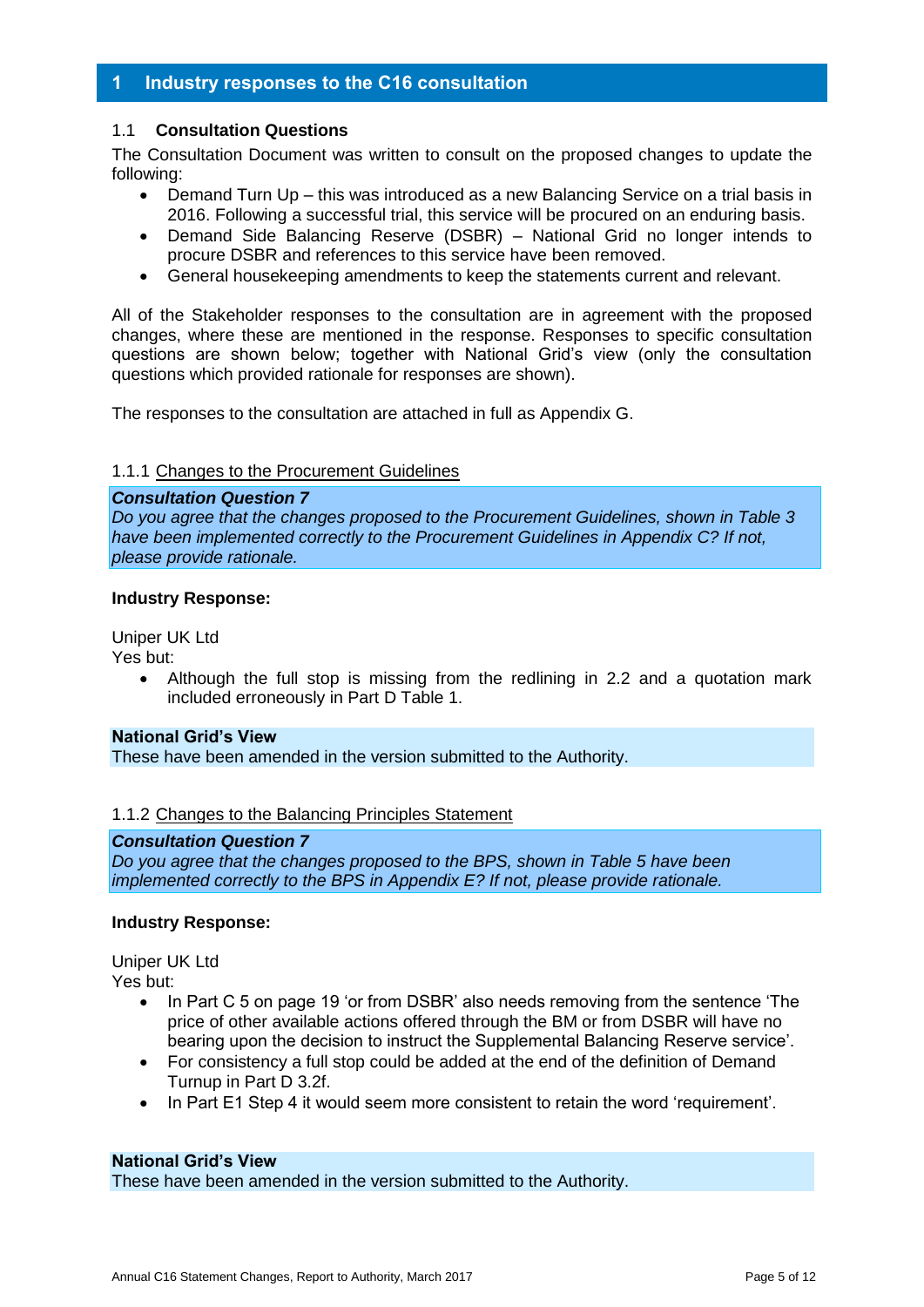#### 1.1.3 Comment on Supplemental Balancing Reserve

#### **Industry Response:**

#### Drax Power Limited

Whilst we welcome the removal of the reference to DSBR in the C16 statement, we believe it would also be prudent to remove the reference to SBR, given Ofgem's "minded to" decision to remove both SBR and DSBR cost recovery arrangements from the Transmission Licence for 2017/18 and beyond.

If the reference to SBR is not removed, then there will be conflicting messages provided to the market on National Grid's ability to make use of SBR going forwards. We urge National Grid to ensure consistency of signals and, should the reference to SBR be retained, appropriate messaging is placed in the statement as to why the reference to SBR has been retained and reassurances are provided that National Grid does not intend to procure SBR over the 2017/18 winter period and beyond.

#### **National Grid's View**

Both SBR and DSBR were designed to be short term tools to address specific concerns about the supply outlook for 2014/15 and 2015/16, and were further extended to cover 2016/17 and 2017/18. However, in light of the Early Capacity Auction (ECA) there is no apparent requirement for SBR and DSBR in 17/18.

In February, National Grid responded in agreement with Ofgem's minded to decision to issue a direction to remove NGET's SBR and DSBR cost recovery arrangements and obligations to submit methodologies in respect of procuring, testing and utilising SBR and DSBR for 2017/18.

It is important that we are still able to recover costs associated with SBR for Winter 2016/17. Therefore any modifications to NGET's licence in respect of the wider SBR and DSBR provisions should not take place until the cost recovery process for 2016/17 is complete.

Consequential changes to the C16 statements in relation to Supplemental Balancing Reserve will be actioned either in future annual reviews, or individual statement reviews as appropriate.

#### 1.1.4 Wider Comments

Both ENGIE and UK Power Reserve have commented on wider issues than the proposed C16 statement changes published in the consultation document.

ENGIE request that if P354 is approved, then additional time for the consultation on any subsequent C16 changes would be beneficial.

UK Power Reserve highlight a number of concerns which may have the potential to harm competition in the provision of ancillary services, including BSC P354, CMP264, 265 and 275.

#### **National Grid's View**

National Grid notes the wider responses, and look forward to working with Stakeholders through existing industry code governance frameworks on these changes. Consequential changes resulting from modifications to GB industry codes, stakeholder suggestions and upcoming Regulatory changes will be actioned either in future annual reviews, or individual statement reviews as appropriate.

National Grid note ENGIE's position that additional consultation time for complex C16 changes could be merited. The C16 statement change process is set out in the license within condition 16 paragraph 8, and only allows for seven days following the consultation for the report to the authority. This does not preclude a more consultative approach, working with stakeholders on proposed changes before issuing the formal consultation.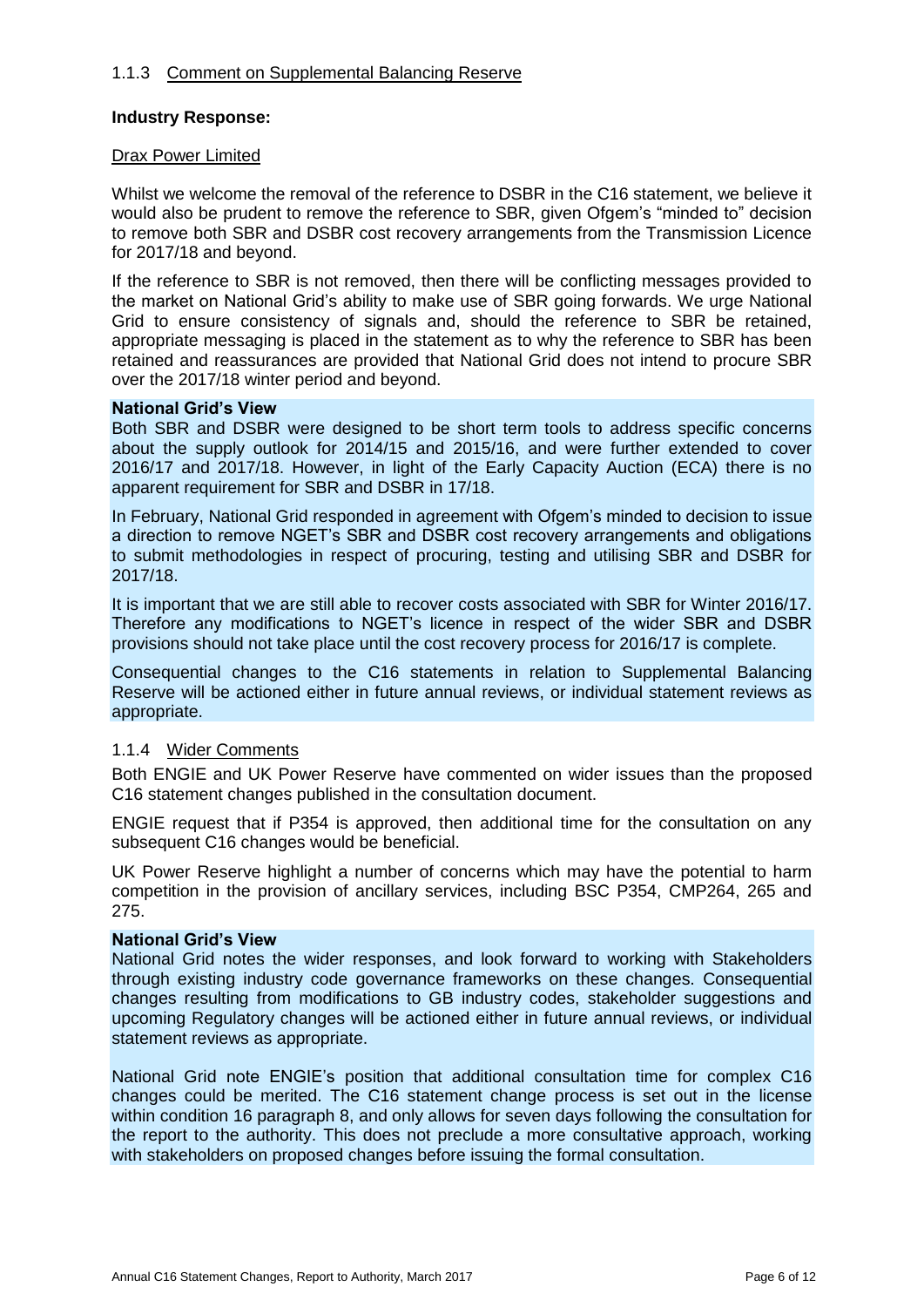#### <span id="page-6-0"></span>**2 Proposed Changes to the Applicable Balancing Services Volume Data Methodology Statement**

National Grid consulted the industry on the following proposed changes to the Applicable Balancing Services Volume Data (ABSVD) Methodology.

#### 2.1 **Proposed change to the ABSVD**

The amendments proposed to the ABSVD are:

 Housekeeping – to ensure that some of the frequency services are not limited to traditional sources of Generation, by removing the explicit references to free governor action.

Changes are detailed in Table 1 below.

#### **Table 1 – Proposed changes to the ABSVD**

| ID  | <b>Purpose of</b><br><b>Change</b> | <b>Reference</b>                  | <b>Change</b>                                                               |
|-----|------------------------------------|-----------------------------------|-----------------------------------------------------------------------------|
| 1.1 | Version<br>control                 | <b>Title Page</b>                 | Change to Effective Date<br>Change to Version Number                        |
| 1.2 | change                             | Page 2 - Version control<br>table | Update to version control table                                             |
| 1.3 | Remove a<br>barrier to             | Part C, 1                         | Change description of service s in the<br>Determination of SE <sub>si</sub> |
| 1.4 | non-<br>traditional<br>generation  | Part C, 4.1                       | Remove reference to free governor action.                                   |

The proposed changes detailed above are shown in a changed marked version of the ABSVD attached as Appendix A.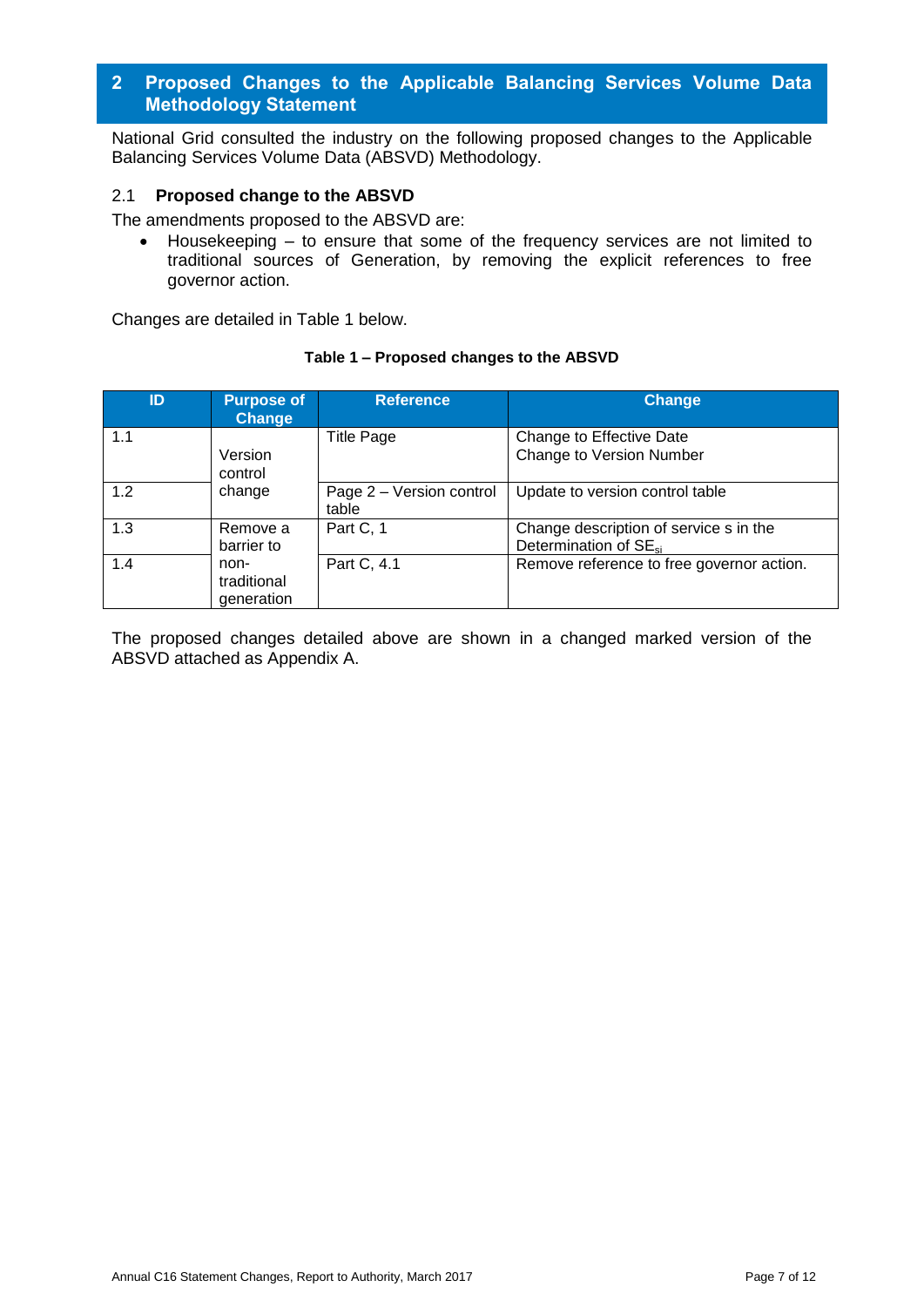# <span id="page-7-0"></span>**3 Proposed Changes to the Balancing Services Adjustment Data Methodology Statement**

National Grid consulted the industry on the following proposed changes to the Balancing Services Adjustment Data (BSAD) Methodology.

#### 3.1 **Proposed change to the BSAD**

The amendments proposed to the BSAD are:

Removal of References to Demand Side Balancing Reserve.

Changes are detailed in Table 2.

#### Table 2 – Proposed changes to the BSAD

| ID  | <b>Purpose of</b><br>Change     | <b>Reference</b>                  | <b>Change</b>                                                    |
|-----|---------------------------------|-----------------------------------|------------------------------------------------------------------|
| 2.1 | Version<br>control              | <b>Title Page</b>                 | Change to Effective Date<br>Change to Version Number             |
| 2.2 | change                          | Page 4 - Version control<br>table | Update to version control table                                  |
| 2.3 |                                 | Part B, 2                         | Removal of References to Demand Side<br><b>Balancing Reserve</b> |
| 2.4 | Remove<br>References<br>to DSBR | Part B, 2.1                       | Removal of References to Demand Side<br><b>Balancing Reserve</b> |
| 2.5 |                                 | Part B, 3.1.1                     | Removal of References to Demand Side<br><b>Balancing Reserve</b> |
| 2.6 |                                 | Part C, 1                         | Removal of Reference to Demand Side<br><b>Balancing Reserve</b>  |
| 2.7 |                                 | Part C, 3                         | Removal of Reference to Demand Side<br><b>Balancing Reserve</b>  |

The proposed changes detailed above are shown in a changed marked version of the BSAD attached as Appendix B.

## <span id="page-7-1"></span>**4 Proposed Changes to the Procurement Guidelines**

National Grid consulted the industry on the following proposed changes to the Procurement Guidelines.

#### 4.1 **Proposed change to the Procurement Guidelines**

The amendments proposed to the Procurement Guidelines are:

- Demand Turn Up The amendments detailed below reflect the addition of Demand Turn Up as an additional Balancing Service. This is a service that can be used to ensure that there will be sufficient negative reserve available.
- Removal of References to Demand Side Balancing Reserve
- Housekeeping Removal of the word "Mutual" in Part C, 2.1. The requirements of the Mainland Great Britain, Continental European and Irish Synchronous areas are different. The removal of the word Mutual clarifies that Interconnectors are allowed to offer services into different markets that are not required by both the System Operators at either end.

Changes are detailed in Table 3.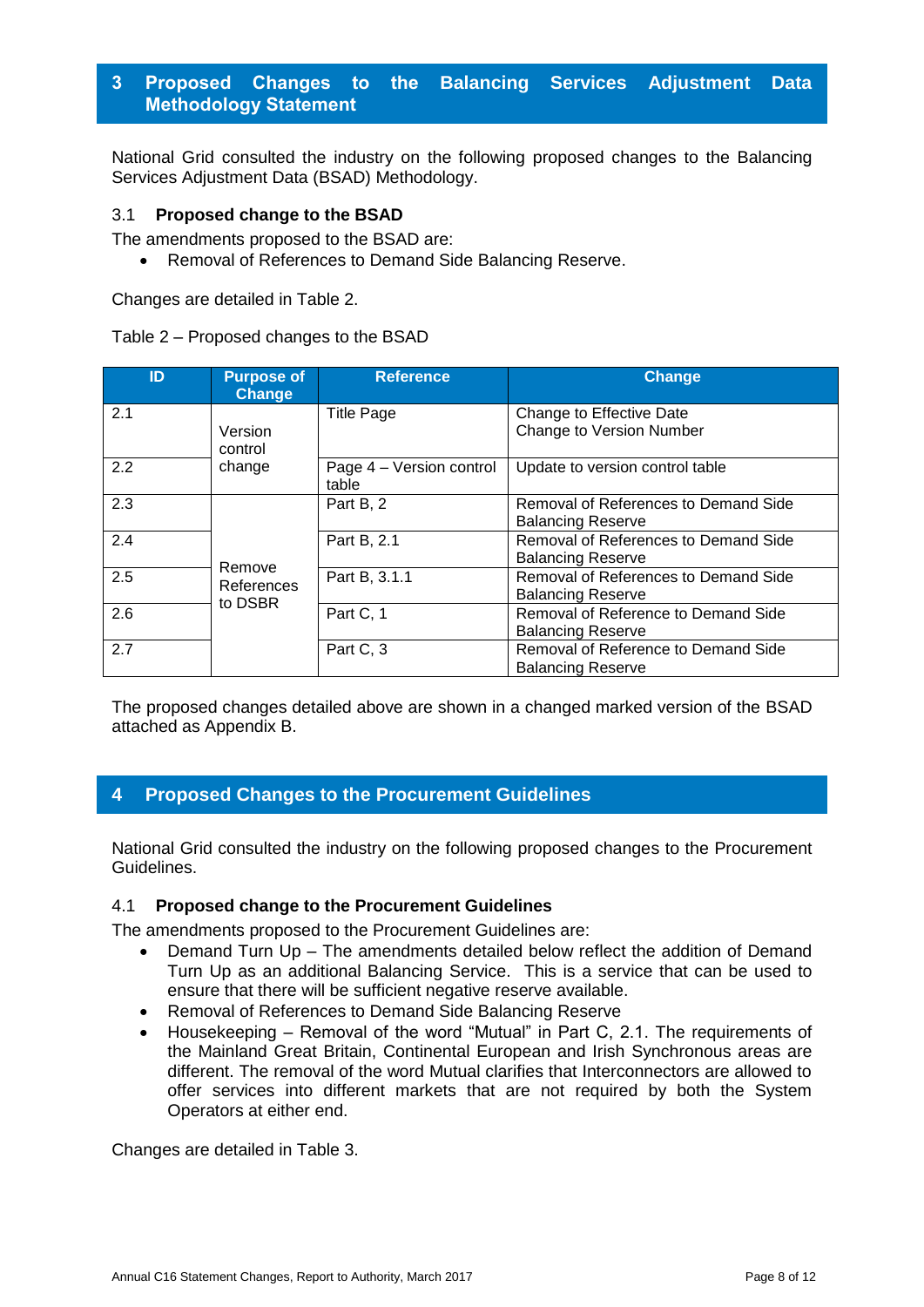#### **Table 3 – Proposed changes to the Procurement Guidelines**

| ID   | <b>Purpose of</b><br><b>Change</b>                                                                       | <b>Reference</b>                     | <b>Change</b>                                                                                                                                                                                                                                                                                                                                                                                                                |
|------|----------------------------------------------------------------------------------------------------------|--------------------------------------|------------------------------------------------------------------------------------------------------------------------------------------------------------------------------------------------------------------------------------------------------------------------------------------------------------------------------------------------------------------------------------------------------------------------------|
| 3.1  | Version control                                                                                          | <b>Title Page</b>                    | Change to Effective Date<br>Change to Version Number                                                                                                                                                                                                                                                                                                                                                                         |
| 3.2  | change                                                                                                   | Page $3 - V$ ersion<br>control table | Update to version control table                                                                                                                                                                                                                                                                                                                                                                                              |
| 3.3  | Include Demand<br>Turn Up as a<br>Commercial<br>Ancillary Service,<br>under Reserve<br><b>Services</b>   | Part C, Section 1                    | Insertion of text "Demand Turn Up"                                                                                                                                                                                                                                                                                                                                                                                           |
| 3.4  | Include a<br>description of<br>Demand Turn Up in<br>Description of<br><b>Balancing Services</b>          | Part C, Section<br>2.2               | Insertion of text "Demand Turn Up - which is<br>provided by either reducing generation on the system<br>or increasing demand. The detail of this service will<br>be described in Part D and Part E.", and amended in<br>line with Uniper's response.                                                                                                                                                                         |
| 3.5  | <b>Include Demand</b><br>Turn Up in<br>"Demand Side<br>Providers and<br>Small Generators"<br>section     | Part C, Section 3                    | Insertion of text "Demand Turn Up" in list of services<br>that demand side providers are encouraged to<br>participate in the standard market tender process of.                                                                                                                                                                                                                                                              |
| 3.6  | <b>Include Demand</b><br>Turn Up in the<br><b>Balancing Services</b><br><b>Summary Table</b>             | Part D, Table 1                      | Insertion of text<br>"Demand Turn Up" as the Ancillary Service;<br>"Contracts derived from market tenders" as<br>$\bullet$<br>the means of procurement;<br>"As required" as the timescales<br>Amended in line with Uniper's response.                                                                                                                                                                                        |
| 3.7  | Include Demand<br>Turn Up in the<br><b>Balancing Services</b><br>Information<br><b>Provision Summary</b> | Part E, Table 2                      | Insertion of text<br>"Demand Turn Up" as the Balancing Service;<br>$\bullet$<br>"Tendered volume and contracted volume<br>$\bullet$<br>from last tender round" as the volume<br>information;<br>"Tender price information" as the price<br>information;<br>"This information will be published on a<br>monthly basis" as the timescales;<br>"This information will be published on our<br>website" as the information source |
| 3.8  |                                                                                                          | Part C, 1                            | Removal of Reference to Demand Side Balancing<br>Reserve                                                                                                                                                                                                                                                                                                                                                                     |
| 3.9  |                                                                                                          | Part C, 2.2                          | Removal of References to Demand Side Balancing<br>Reserve                                                                                                                                                                                                                                                                                                                                                                    |
| 3.10 | Remove                                                                                                   | Part C, 3                            | Removal of Reference to Demand Side Balancing<br>Reserve                                                                                                                                                                                                                                                                                                                                                                     |
| 3.11 | References to<br><b>DSBR</b>                                                                             | Part D, Table 1                      | Removal of References to Demand Side Balancing<br>Reserve                                                                                                                                                                                                                                                                                                                                                                    |
| 3.12 |                                                                                                          | Part E, 3                            | Removal of Reference to Demand Side Balancing<br>Reserve                                                                                                                                                                                                                                                                                                                                                                     |
| 3.13 |                                                                                                          | Part E, Table 2                      | Removal of References to Demand Side Balancing<br>Reserve                                                                                                                                                                                                                                                                                                                                                                    |
| 3.14 | Clarification that<br>Interconnectors are<br>allowed to offer<br>asymmetric<br>services                  | Part C, 2.1                          | Removal of the word "Mutual" from System-to-<br><b>System Services</b>                                                                                                                                                                                                                                                                                                                                                       |

The proposed changes detailed above are shown in a revised changed marked version of the Procurement Guidelines as Appendix C.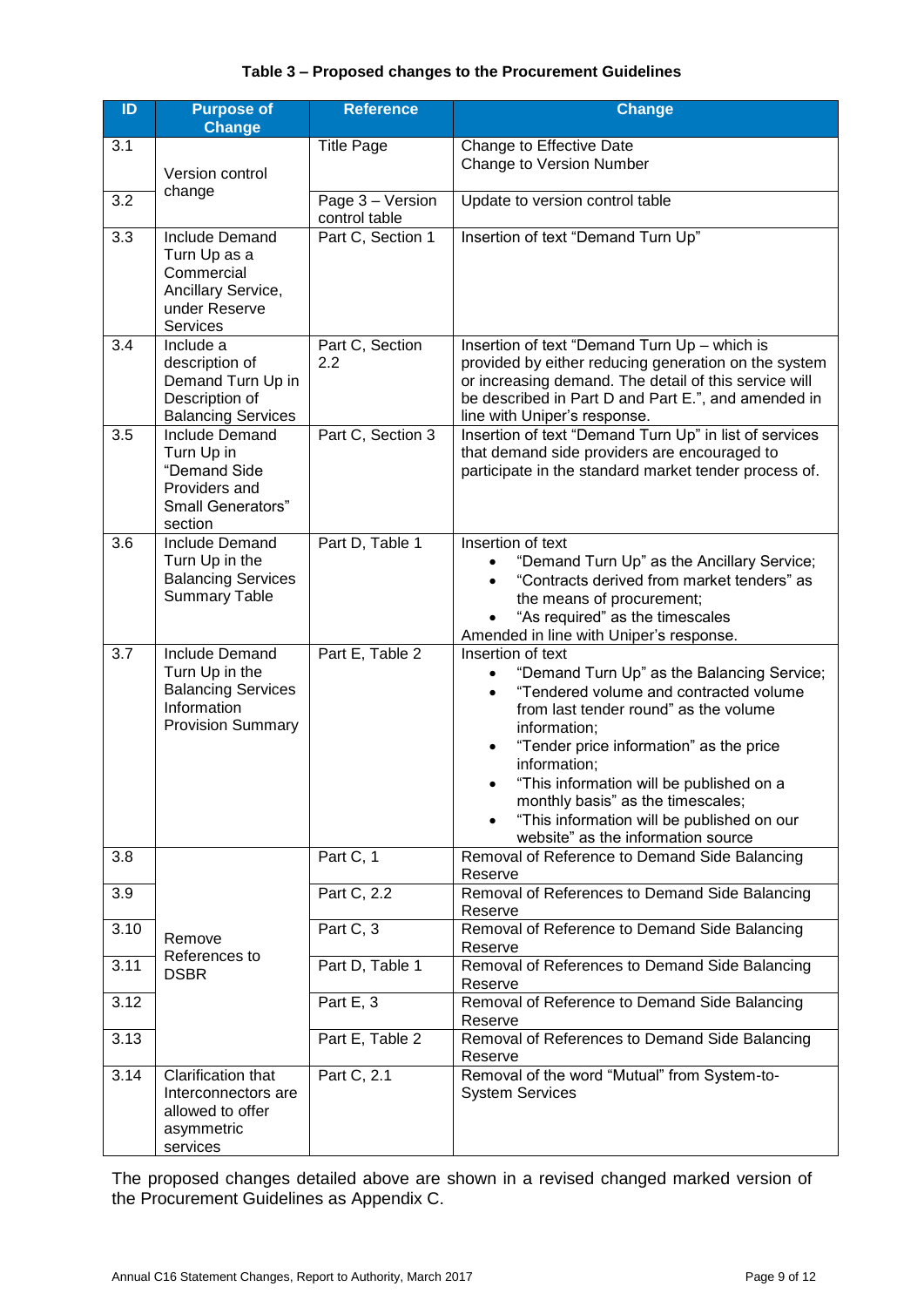# <span id="page-9-0"></span>**5 Proposed Changes to the System Management Action Flagging Methodology Statement**

National Grid consulted the industry on the following proposed changes to the System Management Action Flagging (SMAF) Methodology.

#### 5.1 **Proposed change to the SMAF**

The amendments proposed to the SMAF are:

Removal of References to Demand Side Balancing Reserve.

Changes are detailed in Table 4 below.

#### **Table 4 – Proposed SMAF changes**

| ID  | <b>Purpose of</b><br><b>Change</b> | <b>Reference</b>                  | <b>Change</b>                                                    |
|-----|------------------------------------|-----------------------------------|------------------------------------------------------------------|
| 4.1 | Version<br>control                 | <b>Title Page</b>                 | Change to Effective Date<br>Change to Version Number             |
| 4.2 | change                             | Page 2 - Version control<br>table | Update to version control table                                  |
| 4.3 | Remove<br>References<br>to DSBR    | Part B, 2                         | Removal of References to Demand Side<br><b>Balancing Reserve</b> |

The proposed changes detailed above are shown in a revised changed marked version of the SMAF as Appendix D.

## <span id="page-9-1"></span>**6 Proposed Changes to the Balancing Principles Statement**

National Grid consulted the industry on the following proposed changes to the Balancing Principles Statement (BPS) Methodology.

#### 6.1 **Proposed change to the BPS**

The amendments proposed to the Balancing Principles Statement are:

- Demand Turn Up The amendments detailed below reflect the addition of Demand Turn Up as an additional Balancing Service. This is a service that can be used to ensure that there will be sufficient negative reserve available.
- Removal of References to Demand Side Balancing Reserve.

Changes are detailed in Table 5.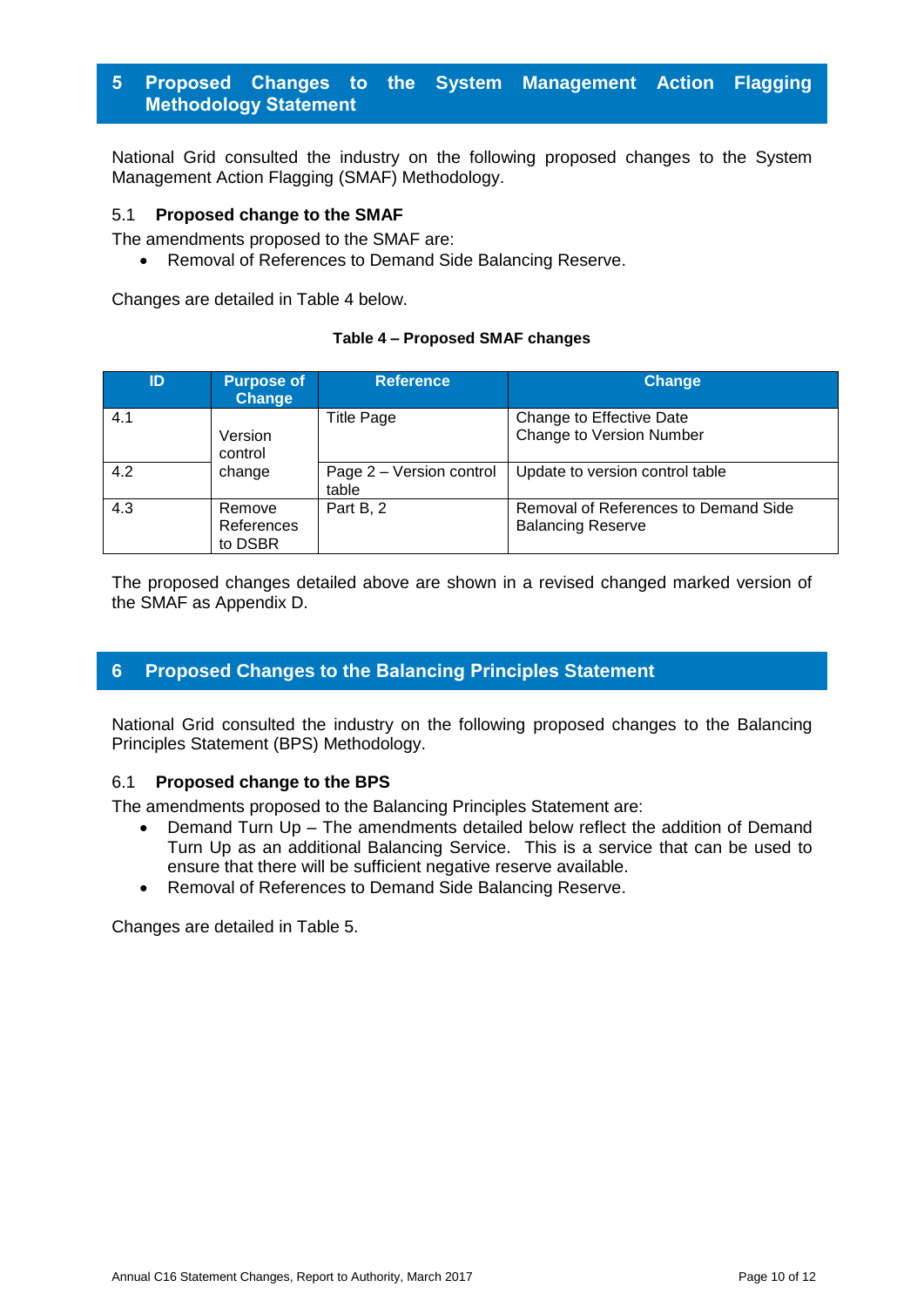| ID               | <b>Purpose of</b><br><b>Change</b>               | <b>Reference</b>                                        | <b>Change</b>                                                                                                                                                                                                                            |
|------------------|--------------------------------------------------|---------------------------------------------------------|------------------------------------------------------------------------------------------------------------------------------------------------------------------------------------------------------------------------------------------|
| 5.1              | Version<br>control                               | <b>Title Page</b>                                       | Change to Effective Date<br>Change to Version Number                                                                                                                                                                                     |
| 5.2              | change                                           | Page 3 - Version control<br>table                       | Update to version control table                                                                                                                                                                                                          |
| 5.3              |                                                  | Part B, 5, (e) Maximum<br><b>Generation Service</b>     | Removal of References to Demand Side<br><b>Balancing Reserve</b>                                                                                                                                                                         |
| 5.4              |                                                  | Part D, 3.2 (e) Demand<br><b>Side Balancing Reserve</b> | Removal of Section (e) Demand Side<br><b>Balancing Reserve</b><br>Change Section (f) Supplemental Balancing<br>Reserve to Section (e)                                                                                                    |
| 5.5              | Remove                                           | Part C, 2 (a)                                           | Remove (iv) DSBR and renumber (v)                                                                                                                                                                                                        |
| 5.6              | References<br>to DSBR                            | Part C, 4 (iii)                                         | Remove of Reference to Demand Side<br><b>Balancing Reserve</b>                                                                                                                                                                           |
| $\overline{5.7}$ |                                                  | Part C, 5                                               | Removal of References to Demand Side<br>Balancing Reserve, and amended in line with<br>Uniper's response.                                                                                                                                |
| 5.8              |                                                  | Part E, 1, Steps 4, 6,<br>and 7                         | Removal of References to Demand Side<br>Balancing Reserve, and amended in line with<br>Uniper's response.                                                                                                                                |
| 5.9              | Add Demand<br>Turn Up as a<br>Reserve<br>service | Part D, Section 3,2                                     | Insertion of text "(f) Demand Turn Up -<br>Demand Turn Up is provided by contracted<br>generation or energy consumers that can<br>deliver the service within the required<br>parameters", and amended in line with<br>Uniper's response. |

#### **Table 5 – Proposed changes to the BPS**

The proposed changes detailed above are shown in a changed marked version of the BPS attached as Appendix E.

# <span id="page-10-0"></span>**7 Proposed Recommendations**

National Grid notes the responses given by the Industry to the proposed changes to the C16 Statements and has carefully considered each of the responses to the changes proposed within the C16 consultation. National Grid has provided its views in relation to the responses received in the relevant sections above.

Following industry consultation, National Grid now presents to the Authority for consideration revised versions of the C16 Statements supporting the following changes:

- The introduction of Demand Turn Up as a Service.
- The removal of Demand Side Balancing Reserve (DSBR) as a service.
- General housekeeping amendments to keep the statements current and relevant.

The Authority is invited either to approve either all the proposed changes or one or more of them based on the assigned 'ID' reference number.

The revised versions of the C16 Statements recommended for approval incorporate both the revisions originally proposed by National Grid in the C16 consultation and the changes to these revisions as a result of the C16 consultation. These revised versions of the C16 Statements are included as Appendices A to E.

If the Authority does not approve any of the proposed changes to the C16 Statements, the existing versions will remain in place. Subject to approval by the Authority, the proposed changes will become effective from 1<sup>st</sup> April 2017.